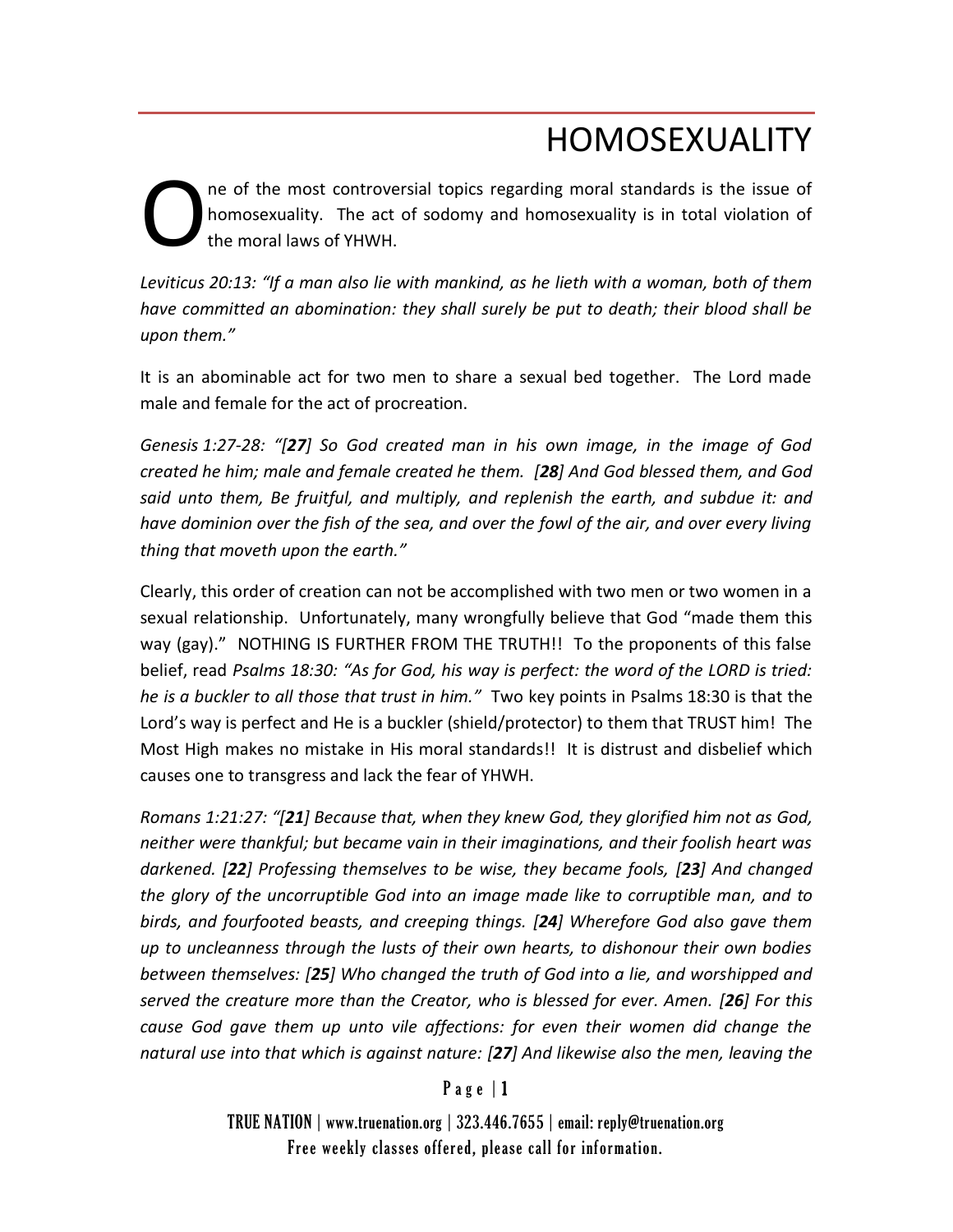*natural use of the woman, burned in their lust one toward another; men with men working that which is unseemly, and receiving in themselves that recompence of their error which was meet."*

The Most High allowed the wicked to give into their lustful imaginations (homosexuality) because of their transgressions against the laws.. In *Romans 1:21:27* you will notice that negative words such as "dishonour," "vile," "unseemly," and "uncleaness" are used to describe homosexual acts. It is obvious to see that homosexuality is a lustful and a learned behavior.

Historically, the Greeks were notorious for their sexual deviance and homosexual acts. While Israel was in captivity under the Greek King Antiochus, Israel was forced to accept and commit the wicked acts of the Greeks. (Read 1 Maccabees 1:11-13; Proverbs 12:26). The Most High never ordained homosexuality to be an acceptable act for His chosen people, however we made the conscious decision to go against nature and the laws of YHWH.

For the nonbeliever who claims to have been "born gay," you have been lied to!! There are scientific studies that show chemical poisoning to have gender altering effects. Bisphenol-A is a chemical that mimics the female sex hormone oestrogen and interferes with the way hormones are processed by the body. Read more: [http://www.dailymail.co.uk/news/article-1300402/Gender-bending-chemical-food-tins](http://www.dailymail.co.uk/news/article-1300402/Gender-bending-chemical-food-tins-cut-male-fertility.html#ixzz1jm9Jn8Wp)[cut-male-fertility.html#ixzz1jm9Jn8Wp.](http://www.dailymail.co.uk/news/article-1300402/Gender-bending-chemical-food-tins-cut-male-fertility.html#ixzz1jm9Jn8Wp) Studies by professors at the University of Michigan and Harvard have concluded that this chemical (widely used in can goods, baby bottles, and various other plastics) has been linked to male infertility, breast and prostate cancer, diabetes and obesity. Notice all these ailments rank high in the world population. Is it possible that this chemical is being purposely put in common use items to poison and change the population? Reality is stranger than fiction brethren.

The Planned Parenthood Act of 1969 proposed by Fredrick S Jaffe, Vice President of Planned Parenthood-World Population, stated that one of the methods of population control would be to "increase homosexuality." (Read more: [http://static.infowars.com/2011/12/i/article-images/jaffememo-watersterilants.pdf\)](http://static.infowars.com/2011/12/i/article-images/jaffememo-watersterilants.pdf). You may wonder if this is even possible. The answer, YES. Look at the media, radio and film. Increased homosexual innuendo is constantly in our face. Every comedy movie has some sort of homosexual joke, female song artists sing lyrics like "I kissed a girl and I liked it" in heavy rotation, commercials supporting homosexual rights, billboards

### Page  $|2$

TRUE NATION | www.truenation.org | 323.446.7655 | email: reply@truenation.org Free weekly classes offered, please call for information.